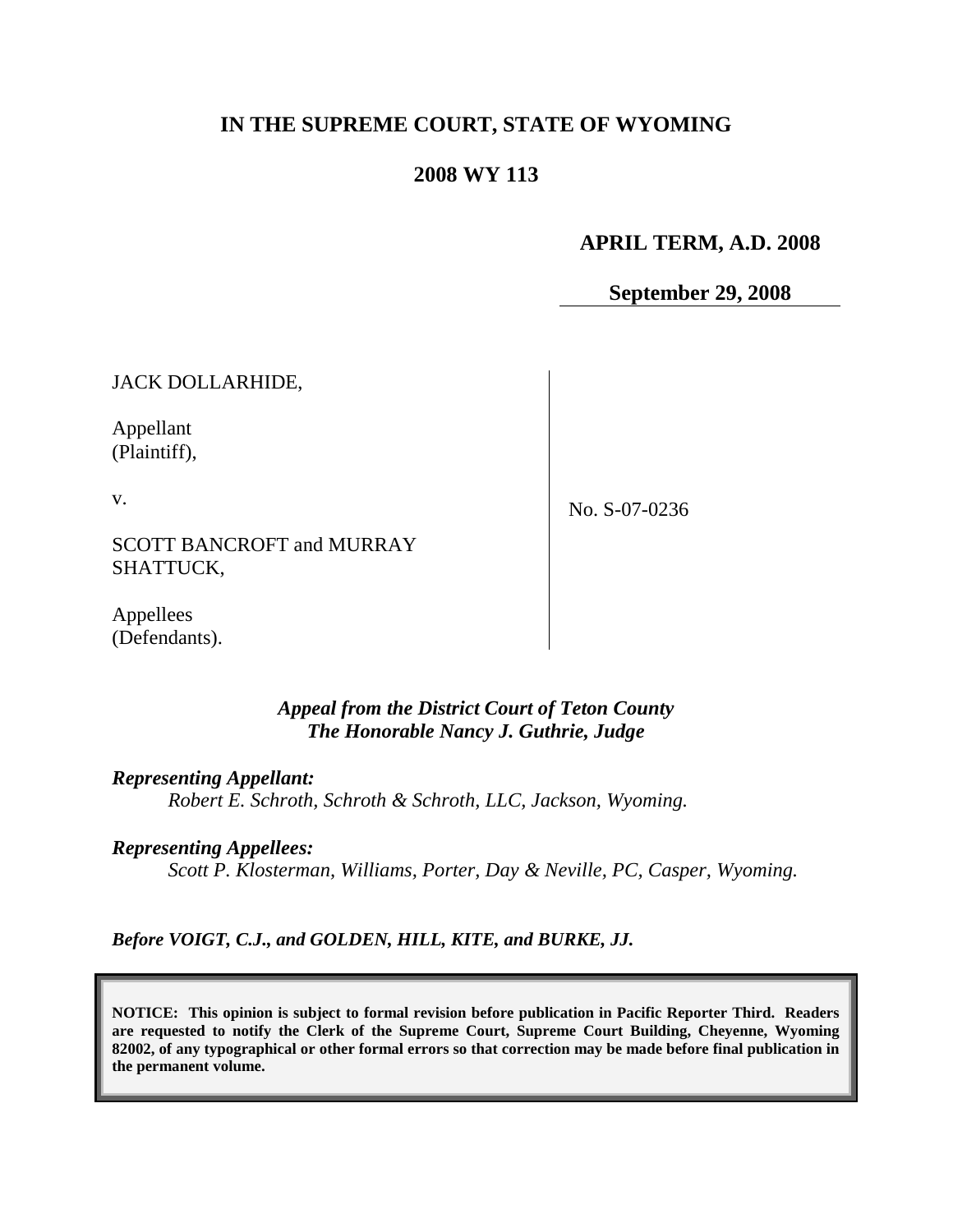#### **BURKE, Justice.**

[¶1] Appellant, Jack Dollarhide, challenges the district court's order dismissing his case for lack of prosecution. We will reverse.

#### *ISSUES*

[¶2] Mr. Dollarhide raises a single issue:

Did the trial court abuse its discretion by dismissing Plaintiff's/Appellant's Complaint for Lack of Prosecution?

Appellees present this additional issue:

Should this appeal be dismissed because of Appellant's noncompliance with W.R.A.P. 7.01?

### *FACTS*

[¶3] On August 3, 2001, Mr. Dollarhide was injured while working for Bancroft Construction, Inc. On August 29, 2003, he filed a complaint against Scott Bancroft, the owner of Bancroft Construction, and Murray Shattuck, the general construction superintendent, asserting claims of co-employee liability. On December 6, 2004, Mr. Bancroft and Mr. Shattuck filed their first motion to dismiss for lack of prosecution, contending that Mr. Dollarhide had done nothing to prosecute his action in the fifteen months since the complaint was filed. On January 12, 2005, Mr. Dollarhide's counsel filed a motion to withdraw, citing a conflict of interest. On January 24, 2005, the district court held a hearing on the motions. It denied the motion to dismiss, and granted the motion to withdraw, but with this warning:

> I'm allowing you to withdraw, but . . . put the other attorney on notice that this is a fast-track case and there will not be the usual time that the Court usually allows for discovery, expert witnesses, and whatever, but this will be on a fast track.

[¶4] On February 4, 2005, Mr. Dollarhide's new attorney entered his appearance. He soon filed a request for a scheduling conference. The district court held a scheduling conference on April 21, 2005, and issued an order that established deadlines for the completion of discovery, designation of experts, and filing of dispositive motions and final pretrial memoranda. The final pretrial conference was scheduled for September 23, 2005. No trial date was set. Rather, the scheduling order stated that the trial would be scheduled at the final pretrial conference.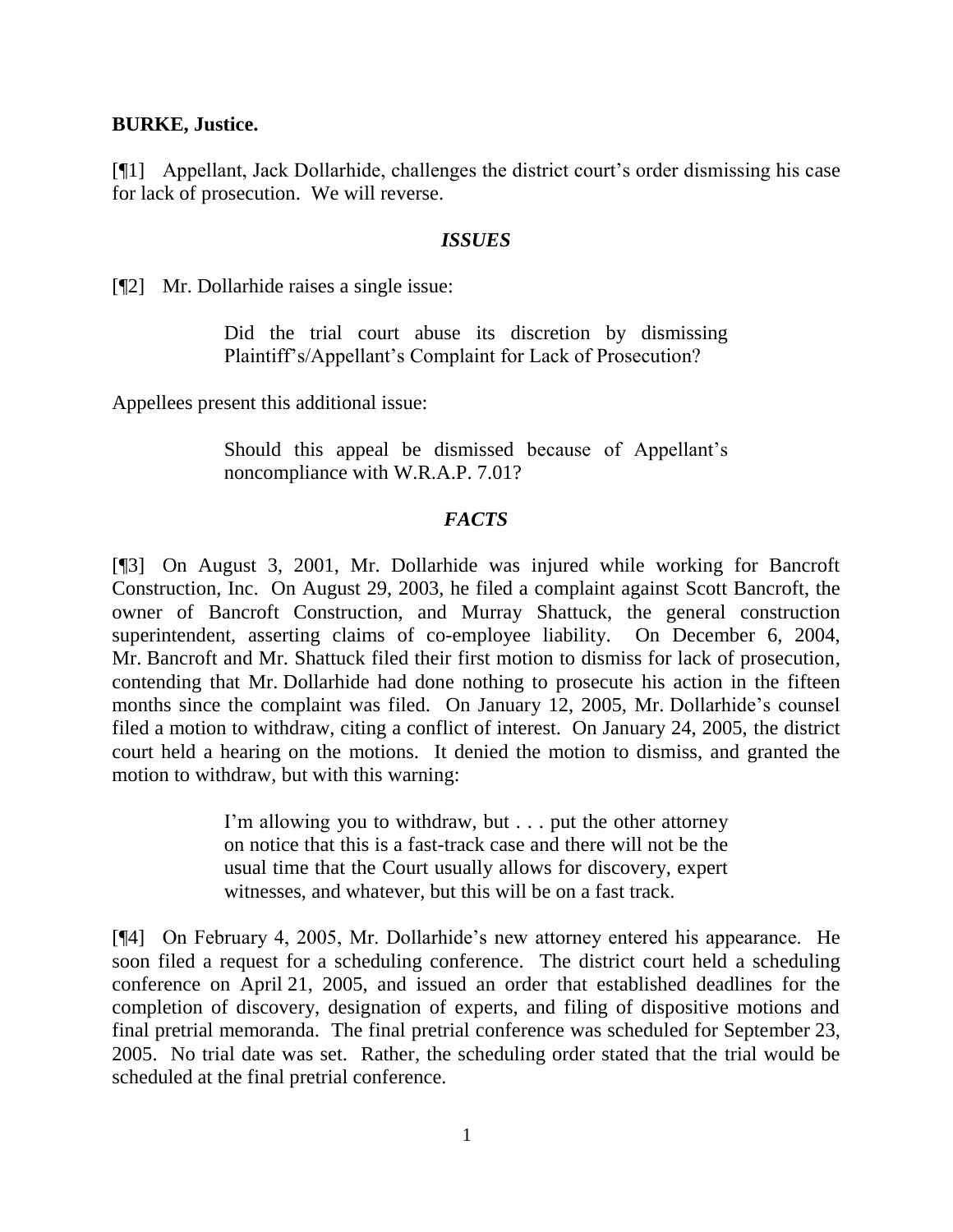[¶5] The scheduling order set a deadline of July 1, 2005, for the filing of any dispositive motions. Despite this deadline, Mr. Bancroft and Mr. Shattuck filed a motion for summary judgment on August 5, 2005. The scheduling order had provided that dispositive motions would be heard on August 9, 2005. The record contains no order vacating or rescheduling that hearing, although it appears that no hearing was held on the scheduled day. Instead, the district court set the summary judgment hearing on the same day as the final pretrial conference, September 23, 2005. While there is no transcript of the proceedings that day, the parties agree that the district court heard argument on the motion for summary judgment, but did not conduct the final pretrial conference. On March 1, 2006, the district court entered its order denying the motion for summary judgment. It did not reschedule the final pretrial conference or set a trial date.

[¶6] On December 7, 2006, Mr. Bancroft and Mr. Shattuck filed another motion to dismiss for lack of prosecution. Mr. Dollarhide resisted the motion, informing the district court that settlement negotiations had been occurring between the parties, and that he was "prepared to proceed to trial as soon as the [c]ourt sets a date." He also filed a second request for a scheduling conference, asking the court to schedule a final pretrial conference and trial. The district court took no action on Mr. Dollarhide's request. Instead, on January 16, 2007, it held a hearing on the motion to dismiss. Nearly four months later, on May 1, 2007, the district court entered its order of dismissal, concluding as follows:

> 15. In this case, there has been no bona fide action of record whatsoever taken towards disposition of this case since March 1, 2006, when this [c]ourt entered its Order Denying Defendants' Motion for Summary Judgment. The last bona fide action of record towards disposition taken by [Mr. Dollarhide] was on September 16, 2005, when he filed his Pretrial Memorandum, Proposed Jury Instructions and Opposition to Defendants' Motion in Limine.

> 16. There is no discovery occurring between the parties. All discovery in this case has been completed and the discovery cut off has long expired. There is no pretrial preparation at this time as [Mr. Dollarhide] has never requested a trial date.

> 17. It has been over nineteen (19) months since [Mr. Dollarhide] has taken any action, let alone bona fide action, towards disposition of this case. [Mr. Dollarhide's] failure to prosecute this case and bring the matter to trial with due diligence is inexcusable given the previous motions to dismiss filed by [Mr. Bancroft and Mr. Shattuck]. At the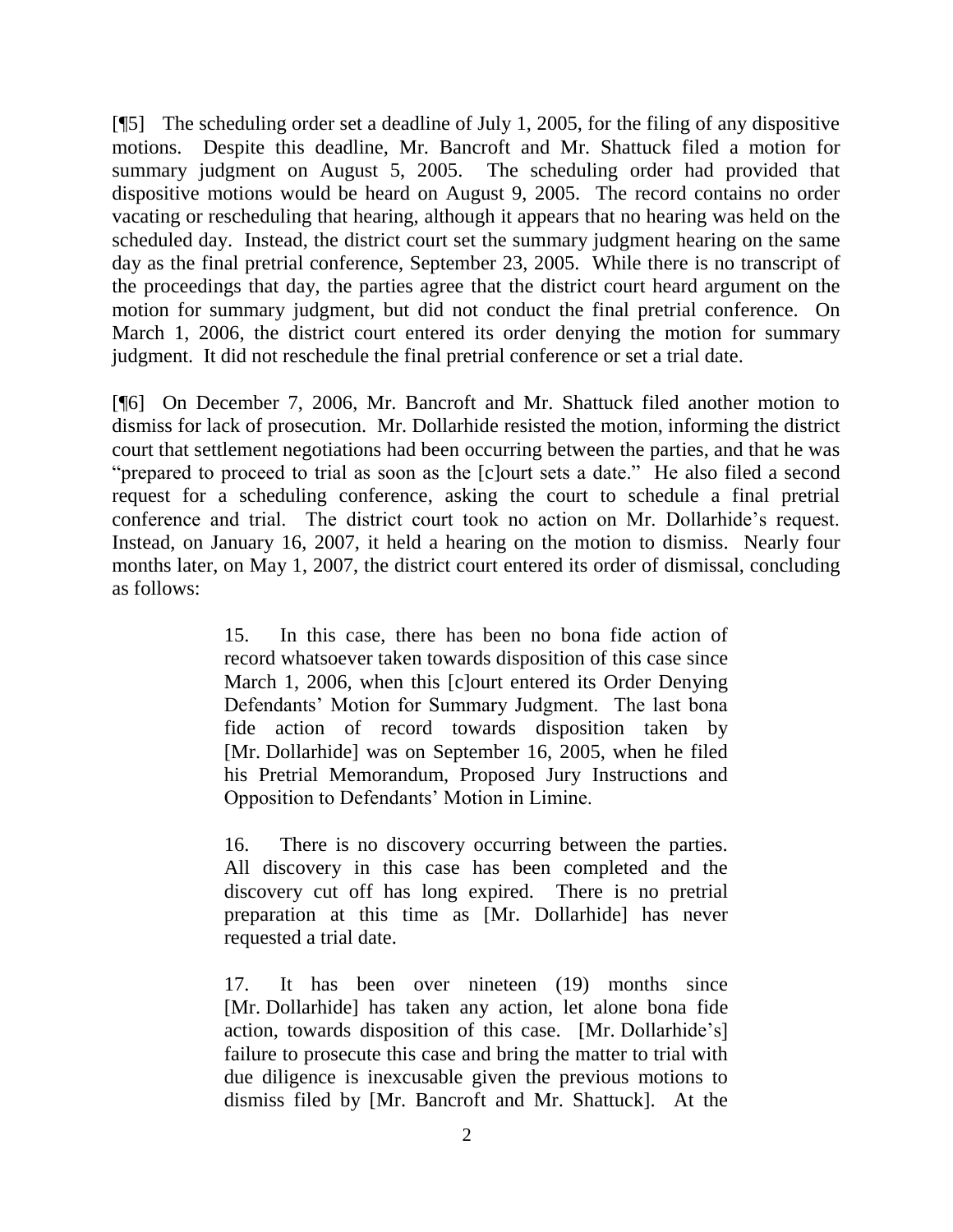January 4, 2005 motions hearing, this [c]ourt specifically advised [Mr. Dollarhide] that this case is a "fast track case."

18. [Mr. Dollarhide] failed to heed this [c]ourt's previous instructions. [Mr. Dollarhide] cannot escape the duty of expediting his case and he may not rest upon the failure to secure a trial date.

Mr. Dollarhide has appealed the district court's order of dismissal.

### *DISCUSSION*

### *Failure to Comply with W.R.A.P. 7.01*

[¶7] Because it is potentially dispositive, we address first the claim by Mr. Bancroft and Mr. Shattuck that this appeal should be dismissed because Mr. Dollarhide failed to comply with W.R.A.P. 7.01. This issue requires a two-step analysis: Did Mr. Dollarhide violate W.R.A.P. 7.01; and if so, is dismissal an appropriate sanction? The pertinent portion of Rule 7.01 provides as follows:

> The brief of appellant shall contain under appropriate headings and in the order indicated:

- (a) A title page which must include:
	- (2) Identification of party filing the brief; and
	- . . .

. . .

(j) An appendix, which shall contain a copy of the judgment or final order appealed from and the trial court's written and/or oral reasons for judgment, if any, and the statement of costs required by rule 10.01.

[¶8] Mr. Bancroft and Mr. Shattuck contend that Mr. Dollarhide violated this rule because the title page of his brief identifies the filing party as "John" Dollarhide rather than "Jack" Dollarhide, and because the brief's appendix does not contain a copy of the order appealed from or a statement of costs. These errors and omissions are apparent on the face of the brief, and we conclude that Mr. Dollarhide violated W.R.A.P. 7.01 in these respects.

[¶9] Mr. Bancroft and Mr. Shattuck seek dismissal of the appeal. Pursuant to W.R.A.P. 1.03, the untimely filing of a notice of appeal is jurisdictional, while "failure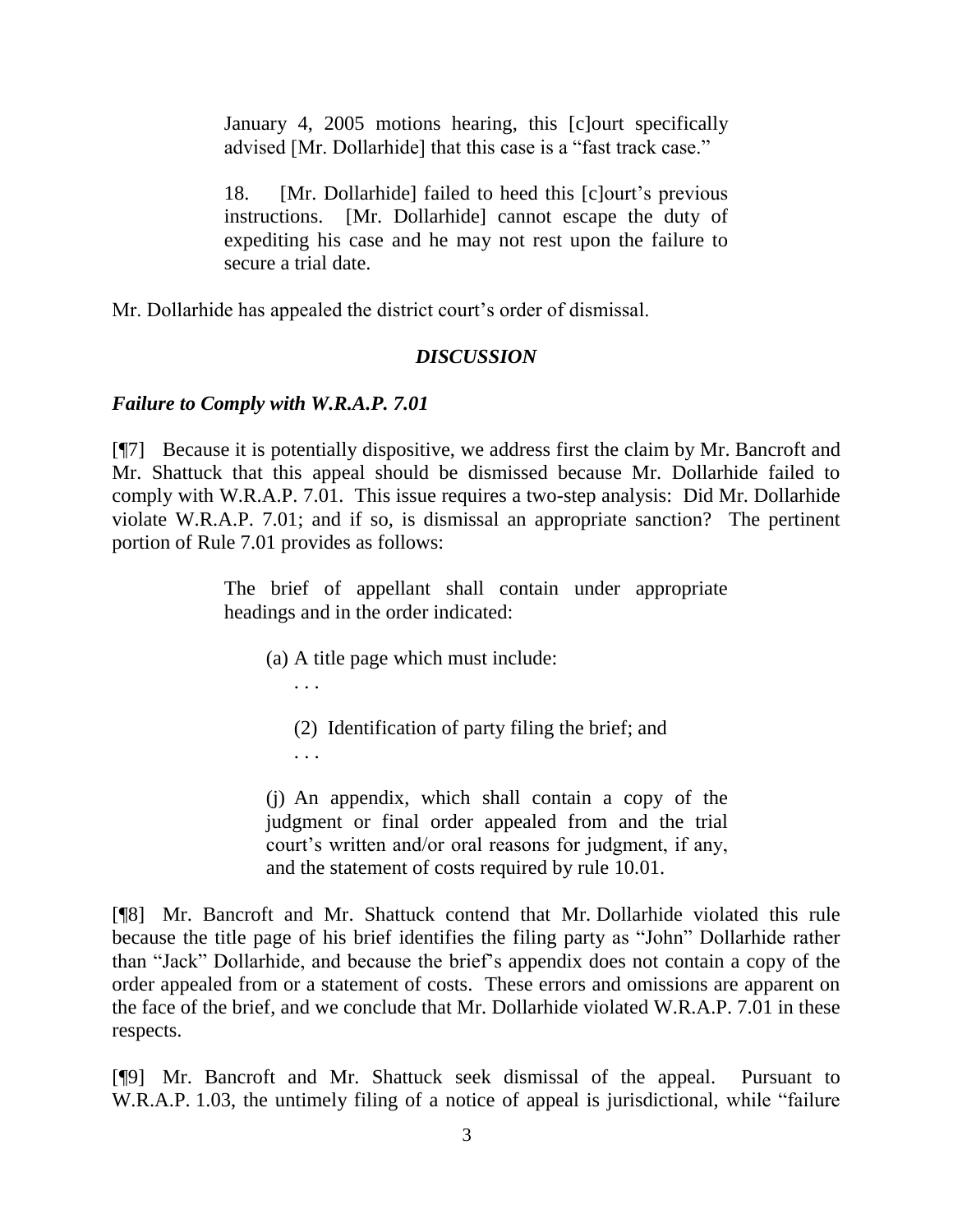to comply with any other rule of appellate procedure . . . is ground only for such action as the appellate court deems appropriate." Thus, dismissal is not required in this case. We have previously declined to dismiss an appeal in which, despite technical violations of the appellate rules, the pleadings supplied adequate notice, and meaningful review was not precluded. *Montoya v. Montoya*, 2005 WY 161, ¶ 4, 125 P.3d 265, 268 (Wyo. 2005); *Kinstler v. RTB South Greeley, LTD*., 2007 WY 98, ¶ 12, 160 P.3d 1125, 1129 (Wyo. 2007). Mr. Bancroft and Mr. Shattuck do not assert that they were confused by Mr. Dollarhide's use of the wrong first name. They do not claim to have been misled about which district court order was being appealed, or to have been prejudiced in any way. Mr. Dollarhide's rule violations do not preclude meaningful review by this Court, and we decline to dismiss this appeal.

### *Dismissal for Lack of Prosecution*

[¶10] "The dismissal of a suit for want of prosecution lies within the sound discretion of the trial court." *Johnson v. Board of Comm'rs of Laramie County*, 588 P.2d 237, 238 (Wyo. 1978). Accordingly, we review the district court's order dismissing a case for abuse of discretion. *Randolph v. Hays*, 665 P.2d 500, 504 (Wyo. 1983). "In determining whether there has been an abuse of discretion, the ultimate issue is whether or not the court could reasonably conclude as it did." *Id*. The party appealing an order to dismiss has the burden of establishing an abuse of discretion. *Johnston v. Stephenson*, 938 P.2d 861, 862 (Wyo. 1997). We keep in mind, however, that dismissal is not a favored course of action, because it "has always been the policy of our law to resolve doubts in favor of permitting parties to have their day in court on the merits of a controversy." *Waldrop v. Weaver*, 702 P.2d 1291, 1294 (Wyo. 1985), quoting *Carman v. Slavens*, 546 P.2d 601, 603 (Utah 1976).

[¶11] Under W.R.C.P. 41(b), the district court may dismiss "any action not prosecuted or brought to trial with due diligence." Rule 203(c) of the Uniform Rules for District Courts is more specific, indicating that cases "in which no substantial and bona fide action of record towards disposition has been taken for 90 days are subject to dismissal for lack of prosecution." The parties have cited only a handful of Wyoming cases dealing with dismissals for lack of prosecution, and none with facts similar to this case. This scarcity of cases may be due to the fact that dismissal of an action is "the most severe of penalties, which ought to be assessed only in the most extreme situations." *Glatter v. American Nat'l Bank*, 675 P.2d 642, 644 (Wyo. 1984). Extreme situations are rare, so that "no precise rule may be laid down as to what circumstances justify a dismissal for lack of prosecution." Instead, "the circumstances surrounding each case must be examined, keeping in mind the conflict between the need for the court to manage its docket for the purpose of preventing undue delay on the one hand, and the policy favoring disposition of cases on the merits on the other hand." *Randolph*, 665 P.2d at 503.

[¶12] With that background, we turn to the circumstances surrounding Mr. Dollarhide's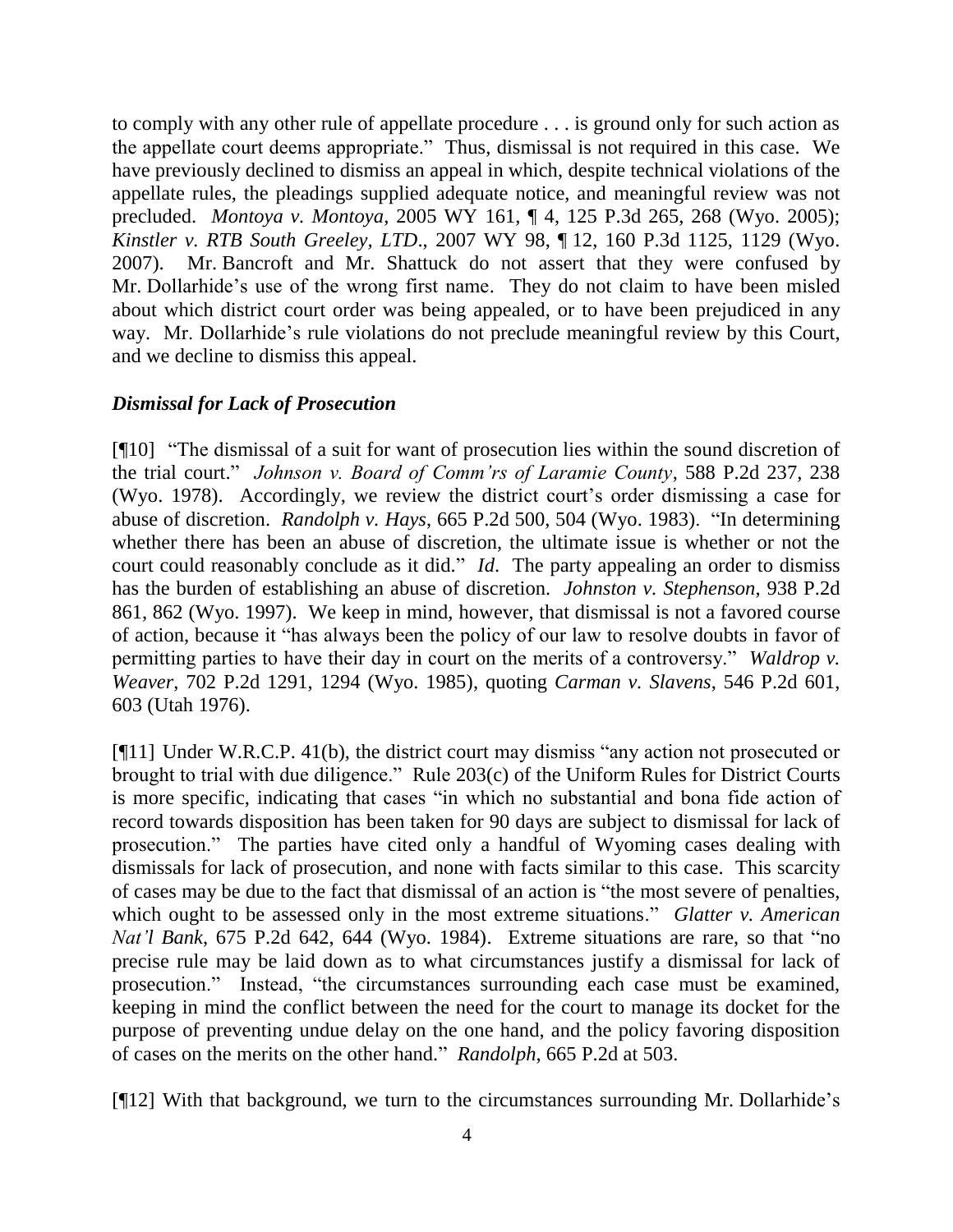case. From its beginning, this case moved slowly. The scheduling conference was not held until nineteen months after the complaint was filed, and then at the request of Mr. Dollarhide's new counsel. In the order issued after the scheduling conference, the district court established deadlines for the completion of discovery, designation of experts, and filing of dispositive motions and final pretrial memoranda. It is significant, we think, that Mr. Dollarhide appears to have complied with all of those deadlines.<sup>1</sup>

[¶13] The scheduling order set a date for the final pretrial conference, and provided that the trial date would be set at that time. 2 Because the final pretrial conference was never held, no trial date was ever set. In its dismissal order, the district court criticized Mr. Dollarhide for failing to request a trial date. That may be appropriate criticism, but considering the circumstances of this case, we think that responsibility for the slow pace of this litigation must be spread more broadly. When the scheduled date for the final pretrial conference arrived, the district court instead held a hearing on the motion for summary judgment. It did not conduct the final pretrial conference. Mr. Dollarhide was not at fault for that turn of events. After oral argument on the summary judgment motion, the district court took the matter under advisement. Six months later, it issued an order denying summary judgment. Mr. Dollarhide cannot be blamed for that delay.

[¶14] Nine more months passed, with no apparent action from the parties or the district court. Mr. Bancroft and Mr. Shattuck then filed another motion to dismiss for lack of prosecution. In response, Mr. Dollarhide informed the district court that his counsel had

 $\overline{a}$ 

 $<sup>1</sup>$  In his final pretrial memorandum, Mr. Dollarhide stated that discovery had not been completed because</sup> he had been unable to locate and depose one witness. Nevertheless, in its order dismissing the case for lack of prosecution, the district court concluded that "[a]ll discovery in this case has been completed and the discovery cut off has long expired."

 $2$  The scheduling order required that the "case must be ready for trial in all respects by the time of the final pretrial conference." This requirement is consistent with W.R.C.P. 16(d), which directs that the "final pretrial conference shall be held as close to the time of trial as reasonable under the circumstances." However, the scheduling order also indicated that the district court would not set the trial date until the final pretrial conference. This practice can create a significant practical problem. If the trial date is not set until the final pretrial conference, and is held soon after the final pretrial conference, then trial counsel and witnesses receive only short notice of the trial date, and could find it difficult to make themselves available for trial. *See Urich v. Fox*, 687 P.2d 893, 896 (Wyo. 1984) ("[F]ive days notice of trial is presumptively not reasonable notice."). It would be a better practice in most cases to set a trial date earlier in the proceedings. This could be done, for example, in the initial scheduling order. "A system that provides adequate notice of scheduled events and certainty that they will occur as scheduled is more likely to encourage timely and effective case preparation." Maureen Solomon & Douglas K. Somerlot, *Caseflow Management in the Trial Court Now and For the Future*, A.B.A., at 5 (1987).